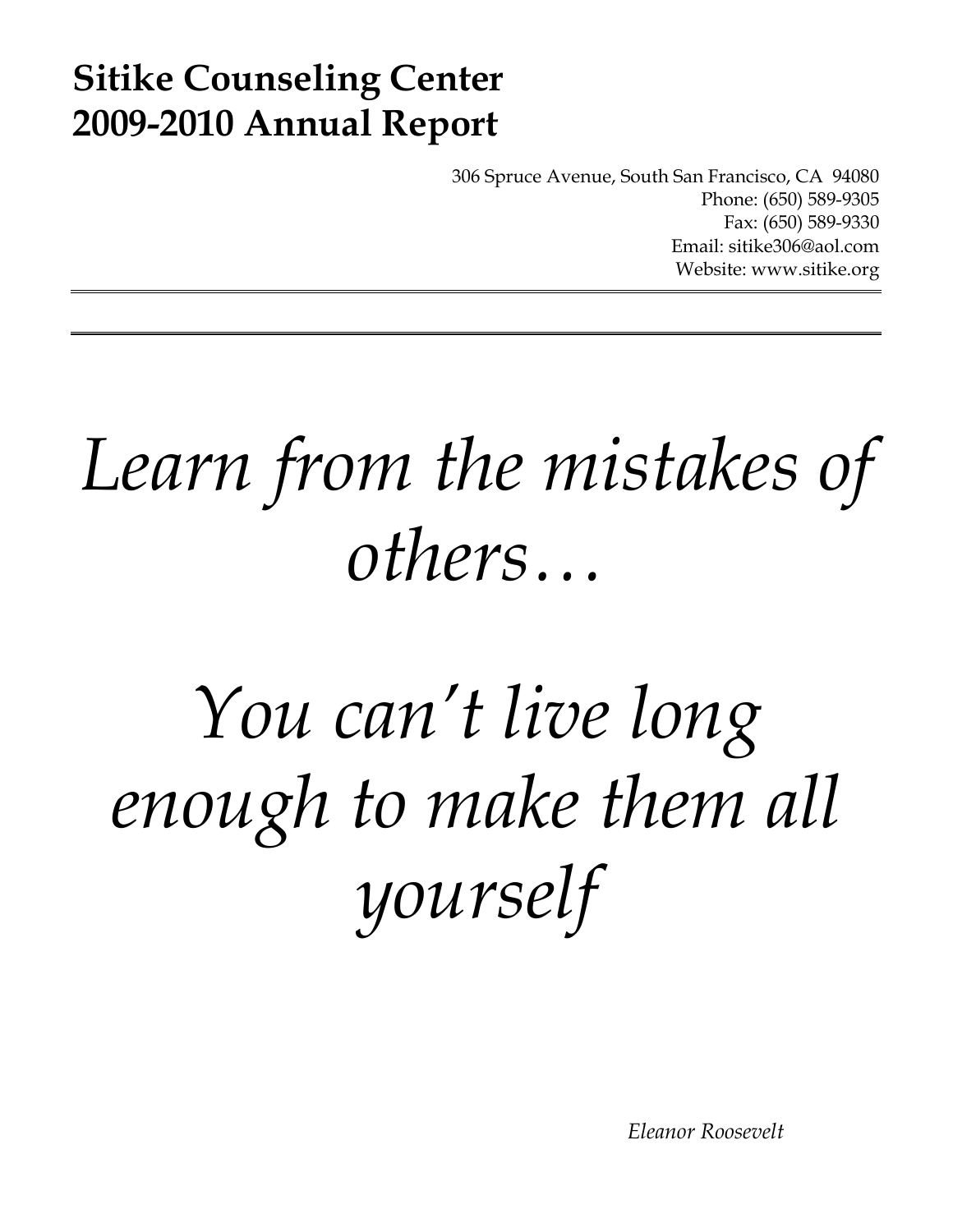| Demographic Summary of All Clients |                               |                                                             |  |
|------------------------------------|-------------------------------|-------------------------------------------------------------|--|
|                                    |                               |                                                             |  |
| <b>Sex</b>                         | Ethnicity                     | Residence                                                   |  |
|                                    | Asian & Pacific Islander  24% | Burlingame3%                                                |  |
| Age                                | Euro American35%              |                                                             |  |
|                                    |                               | San Bruno 14%<br>San Francisco9%<br>South San Francisco 35% |  |

#### *Drugs of Choice*

| Methamphetamine 35% |  |
|---------------------|--|
|                     |  |
|                     |  |

#### *Discover Recovery Program*

The Discover Recovery Program provides ongoing support groups that include education about the physical and psychological social effects of drug use. The goal of the program is to assist clients in staying clean and sober and to teach them healthy life management skills to support continued recovery and prevent relapse.

Clients assessed ..............................173 Successful completion ...................54%

| <b>Sex</b> | Ethnicity          | <b>Residence</b>        |
|------------|--------------------|-------------------------|
|            | African American8% |                         |
|            |                    |                         |
|            | Euro American39%   |                         |
|            |                    |                         |
| Age        |                    |                         |
|            |                    |                         |
|            |                    | San Francisco10%        |
|            |                    |                         |
|            |                    | South San Francisco 36% |
|            |                    |                         |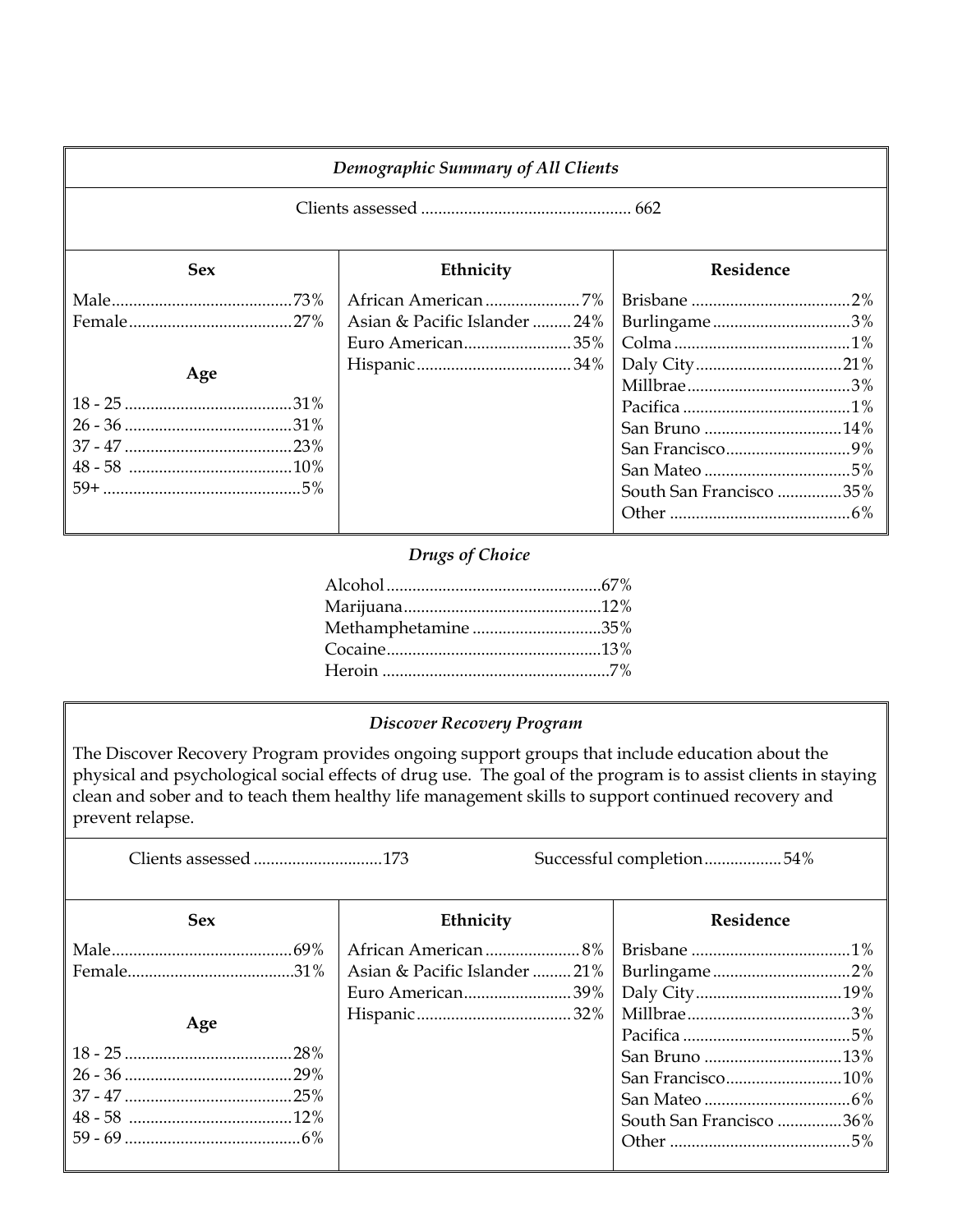#### *Women's Day Treatment Program*

The Women's Day Treatment Program provides gender specific and responsive substance abuse counseling for adult women. The goals of the program are to promote understanding of the physical and psychological aspects of drug use, obtain their general education diploma (GED) if needed, teach them about nutrition, parenting, and how to develop healthy life management skills to support continued recovery and prevent relapse.

Clients assessed ................................ 36 Successful completion .................. 64%

#### Number of women receiving their GED **2**

| <b>Sex</b> | Ethnicity | Residence               |
|------------|-----------|-------------------------|
|            |           |                         |
| Age        |           |                         |
|            |           |                         |
|            |           |                         |
|            |           |                         |
|            |           | South San Francisco 35% |
|            |           |                         |
|            |           |                         |

### *"We can only have more if we are grateful for what we have"*

#### *First Offender Drinking Driver Program*

The First Offender Drinking Driver Program provides education and counseling over the course of 3, 6 or 9 months. The goals of the program are to prevent continued driving while under the influence and to intervene in the progressive development of the disease of addiction.

| Clients admitted453 |                               |                         |
|---------------------|-------------------------------|-------------------------|
| <b>Sex</b>          | Ethnicity                     | Residence               |
|                     |                               |                         |
|                     | Asian & Pacific Islander  26% | Burlingame3%            |
|                     |                               |                         |
|                     |                               |                         |
| Age                 |                               |                         |
|                     |                               |                         |
|                     |                               |                         |
|                     |                               |                         |
|                     |                               | South San Francisco 36% |
|                     |                               |                         |